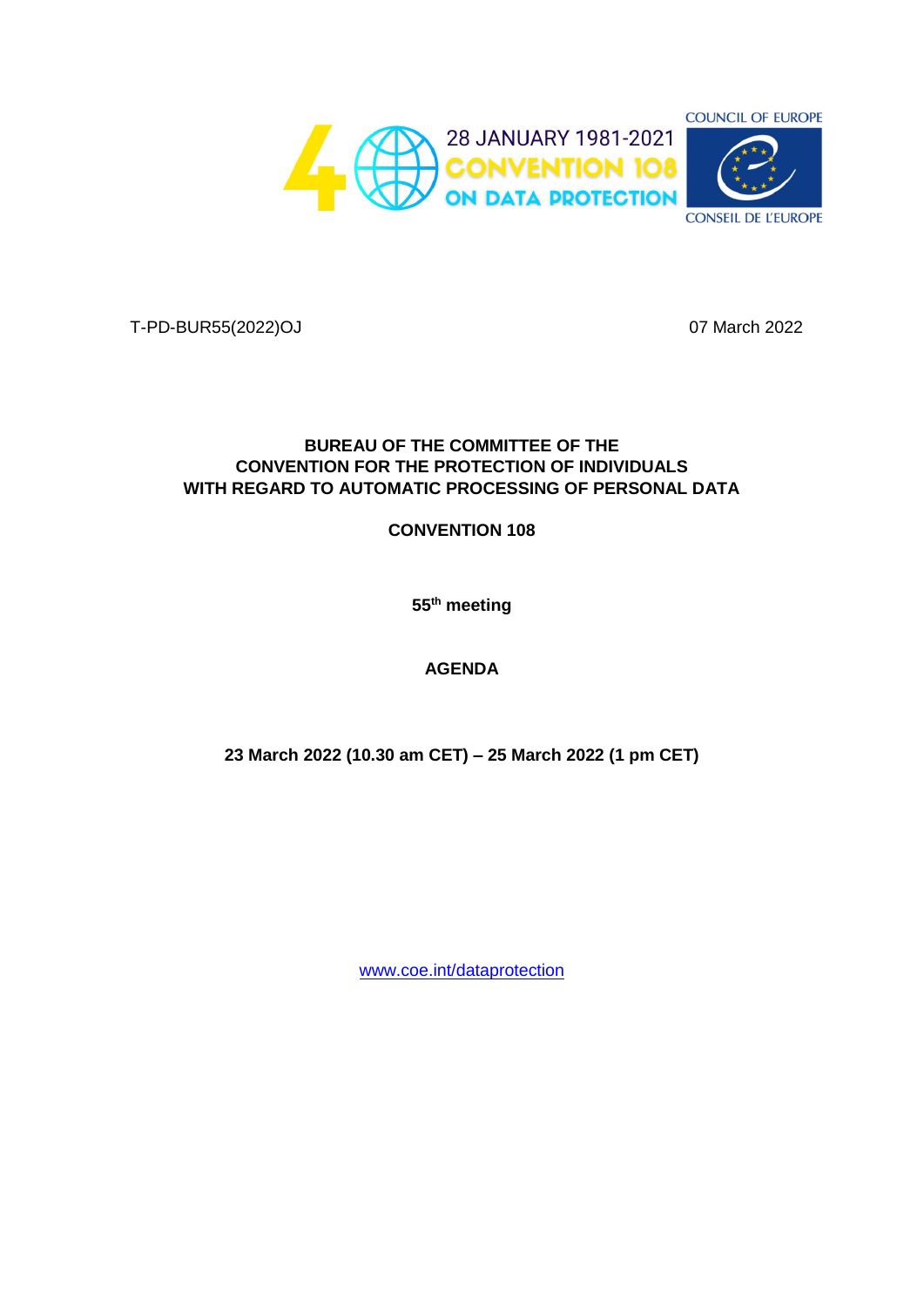## **ORDER OF BUSINESS**

*Provisional and subject to change in light of the work pace*

|              | <b>All times</b><br>indicated<br><b>CET</b> | 23 March                             | 24 March                   | 25 March                                                                                            |
|--------------|---------------------------------------------|--------------------------------------|----------------------------|-----------------------------------------------------------------------------------------------------|
| <b>Start</b> | 10.30 am                                    | Items 1 to 6<br>(minus Costa Rica)   | Items 11,<br>12, 16 and 17 | <b>Start: 9.00</b><br>Items 9 and 14<br>Adoption of the abridged<br>report<br><b>END OF MEETING</b> |
| <b>Break</b> | 1pm                                         |                                      | <b>Break</b>               |                                                                                                     |
| <b>Start</b> | 2.30 pm                                     | Items 7, 8<br>(+ Costa Rica at 4 pm) | Items 10, 13 and 15        |                                                                                                     |
| End          | 5 pm                                        |                                      | End                        |                                                                                                     |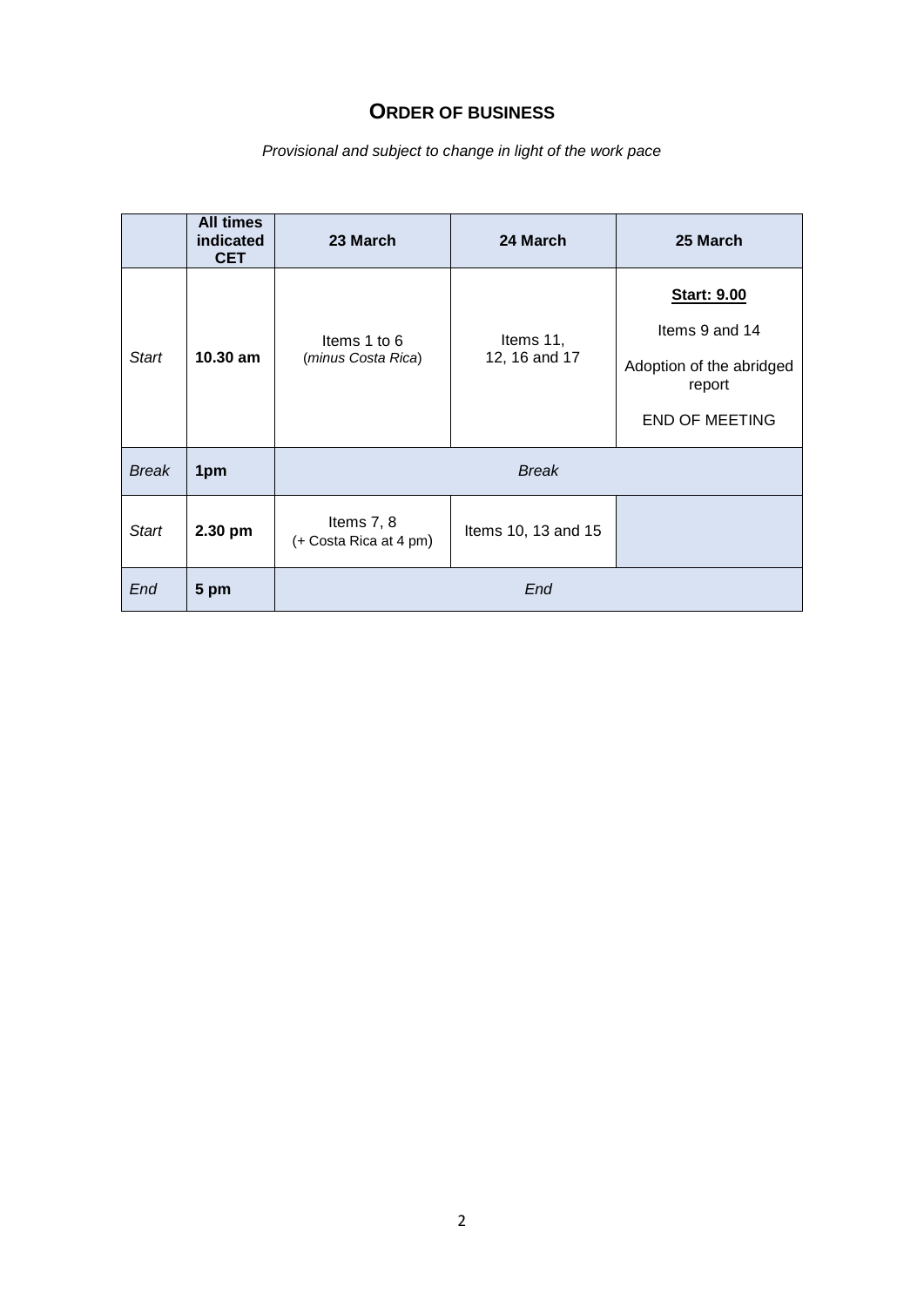# **AGENDA**

|                                                                                                                                                                 | <b>Opening of the meeting</b><br>1.                                                                                                                                                                                                                                                                                          |
|-----------------------------------------------------------------------------------------------------------------------------------------------------------------|------------------------------------------------------------------------------------------------------------------------------------------------------------------------------------------------------------------------------------------------------------------------------------------------------------------------------|
| T-PD(2021)42RAPAbr<br>Pro memoria                                                                                                                               | Abridged report of the 42 <sup>nd</sup> Plenary meeting<br>(17-19 November 2021)                                                                                                                                                                                                                                             |
| T-PD-BUR(2021)54RAPAbr<br>Pro memoria                                                                                                                           | Abridged report of the 54 <sup>th</sup> Bureau meeting<br>(20-21 December 2021)                                                                                                                                                                                                                                              |
| T-PD(2021)WP2022-2025                                                                                                                                           | Work programme of the Committee 2022-2025                                                                                                                                                                                                                                                                                    |
| <b>T-PD(2017)Rules</b><br>Pro memoria                                                                                                                           | Rules of procedure                                                                                                                                                                                                                                                                                                           |
|                                                                                                                                                                 | Adoption of the agenda<br>2.                                                                                                                                                                                                                                                                                                 |
|                                                                                                                                                                 | <b>Statement by the Chair</b><br>3.                                                                                                                                                                                                                                                                                          |
|                                                                                                                                                                 | <b>Statement by the Secretariat</b><br>4.                                                                                                                                                                                                                                                                                    |
|                                                                                                                                                                 | 5.<br>Convention 108+ State of play                                                                                                                                                                                                                                                                                          |
|                                                                                                                                                                 | Required action: The Bureau will take note of the information provided by<br>the Secretariat.                                                                                                                                                                                                                                |
| - Consolidated text of the<br>modernised version of<br><b>Convention 108</b><br>- Explanatory report of the<br>modernised Convention 108<br>- Amending Protocol | Convention 108+: chart of signatures and ratification<br>Convention 108: chart of signatures and ratifications                                                                                                                                                                                                               |
| T-PD(2020)08rev<br><b>Expert Report - Costa-Rica</b>                                                                                                            | Costa-Rica<br>Expert: Mr. Franck Dumortier, Senior Consultant, Cybersecurity-Law<br>Costa Rica Representatives (TBC)<br>Required action: The Bureau will take note of the information provided<br>by the secretariat and will hold an exchange of views on the latest<br>developments and decide on the necessary follow up. |
|                                                                                                                                                                 | Evaluation and review mechanism under Convention 108+<br>6.                                                                                                                                                                                                                                                                  |
| <b>Terms of Reference</b><br>Pro memoria                                                                                                                        | ToR of the Working Group on the evaluation and review mechanism                                                                                                                                                                                                                                                              |
| T-PD(2021)9rev<br>New 14/03/2022                                                                                                                                | Document prepared by the Secretariat                                                                                                                                                                                                                                                                                         |
| T-PD(2021)9Mos<br><b>Compilation of Comments</b>                                                                                                                | Required action: The Bureau will take note of the information provided by<br>the Secretariat, will hold an exchange of views on the Draft Rules of<br>Procedure together with written comments received and decide on the<br>necessary follow-up.                                                                            |
| T-PD(2018)21rev11<br>T-PD(2018)20rev11<br>Pro memoria                                                                                                           | Pro memoria: - Expert report on the evaluation and review mechanism<br>under Convention 108+: process and rationale and questionnaire                                                                                                                                                                                        |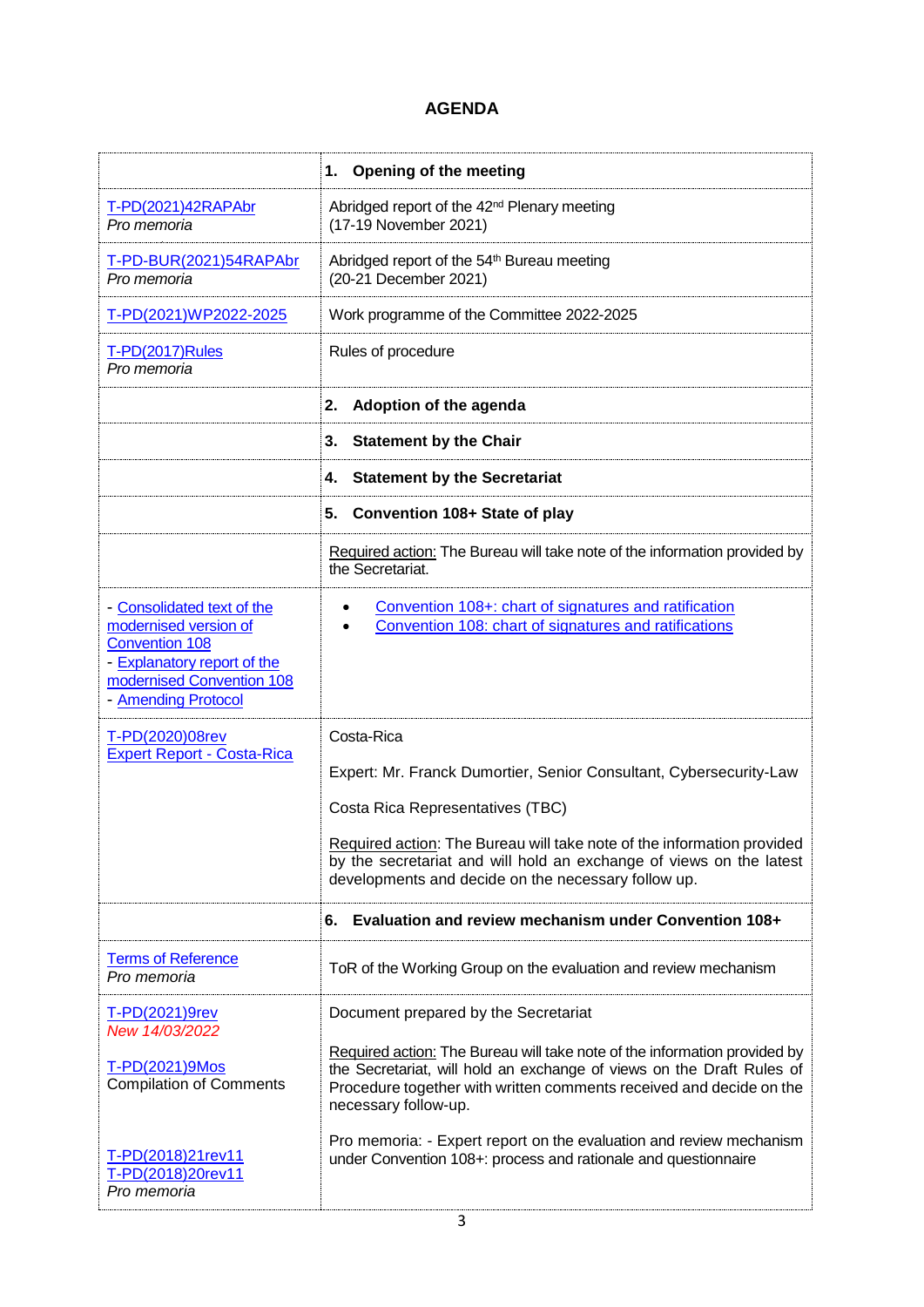| T-PD-BUR(2021)5<br>Information note on the<br>procedures of various<br>monitoring mechanisms<br>Pro memoria                                                     | Document prepared by the Secretariat                                                                                                                                                                                                                                                                                            |
|-----------------------------------------------------------------------------------------------------------------------------------------------------------------|---------------------------------------------------------------------------------------------------------------------------------------------------------------------------------------------------------------------------------------------------------------------------------------------------------------------------------|
|                                                                                                                                                                 | <b>Digital identity</b><br>7.                                                                                                                                                                                                                                                                                                   |
| T-PD(2021)2rev5<br>New 21/03/2022<br>$T-PD(2021)2rev4Mos$<br>Compilation of comments<br>New 14/03/2022                                                          | Expert: Mr. Pat Walshe, Director of Privacy Matters<br>Required action: The Bureau will take note of the information provided<br>by the expert, the secretariat and will hold an exchange of views on<br>the Draft Guidelines together with written comments received and<br>decide on the necessary follow-up.                 |
|                                                                                                                                                                 | Inter-state exchanges of data for Anti-Money<br>8.<br>Laundering/Countering Financing of Terrorism, and tax<br>purposes                                                                                                                                                                                                         |
| T-PD(2021)8rev<br>New 21/03/2022<br>T-PD(2021)8Mos<br>Compilation of comments<br>New 09/03/2022<br>T-PD(2021)4rev<br>Pro memoria<br>T-PD(2014)05<br>Pro memoria | Presentation by the rapporteur and the secretariat<br>Required action: The Bureau will take note of the information provided<br>by the rapporteur, the expert and the Secretariat on the draft<br>Guidelines together with written comments received, will hold an<br>exchange of views, and decide on the necessary follow-up. |
|                                                                                                                                                                 | Interpretation of Article 11 of the modernised Convention<br>9.<br>108                                                                                                                                                                                                                                                          |
| T-PD(2021)7                                                                                                                                                     | Presentation by the rapporteur and the secretariat.<br>Required action: The Bureau will take note of the information provided<br>by the rapporteur and the Secretariat and decide on the necessary<br>follow-up.<br>10. Contractual clauses in the context of transborder data flows                                            |
| T-PD(2022)1rev                                                                                                                                                  | Expert: Pr. Pablo Palazzi, Director of the Center of Technology and                                                                                                                                                                                                                                                             |
| New 21/03/2022                                                                                                                                                  | Society (CETyS) of the Universidad de San Andrés                                                                                                                                                                                                                                                                                |
| T-PD(2022)1Mos<br>Compilation of comments<br>T-PD(2021)10                                                                                                       | Required action: The Bureau will take note of the information provided<br>by the expert, the rapporteur and the secretariat on the draft<br>document, will hold an exchange of views, and decide on the<br>necessary follow-up.                                                                                                 |
| Model contract - Transborder<br>data flows                                                                                                                      |                                                                                                                                                                                                                                                                                                                                 |
| <b>Guide to Contractual clauses</b><br>- Transfer of personal data                                                                                              |                                                                                                                                                                                                                                                                                                                                 |